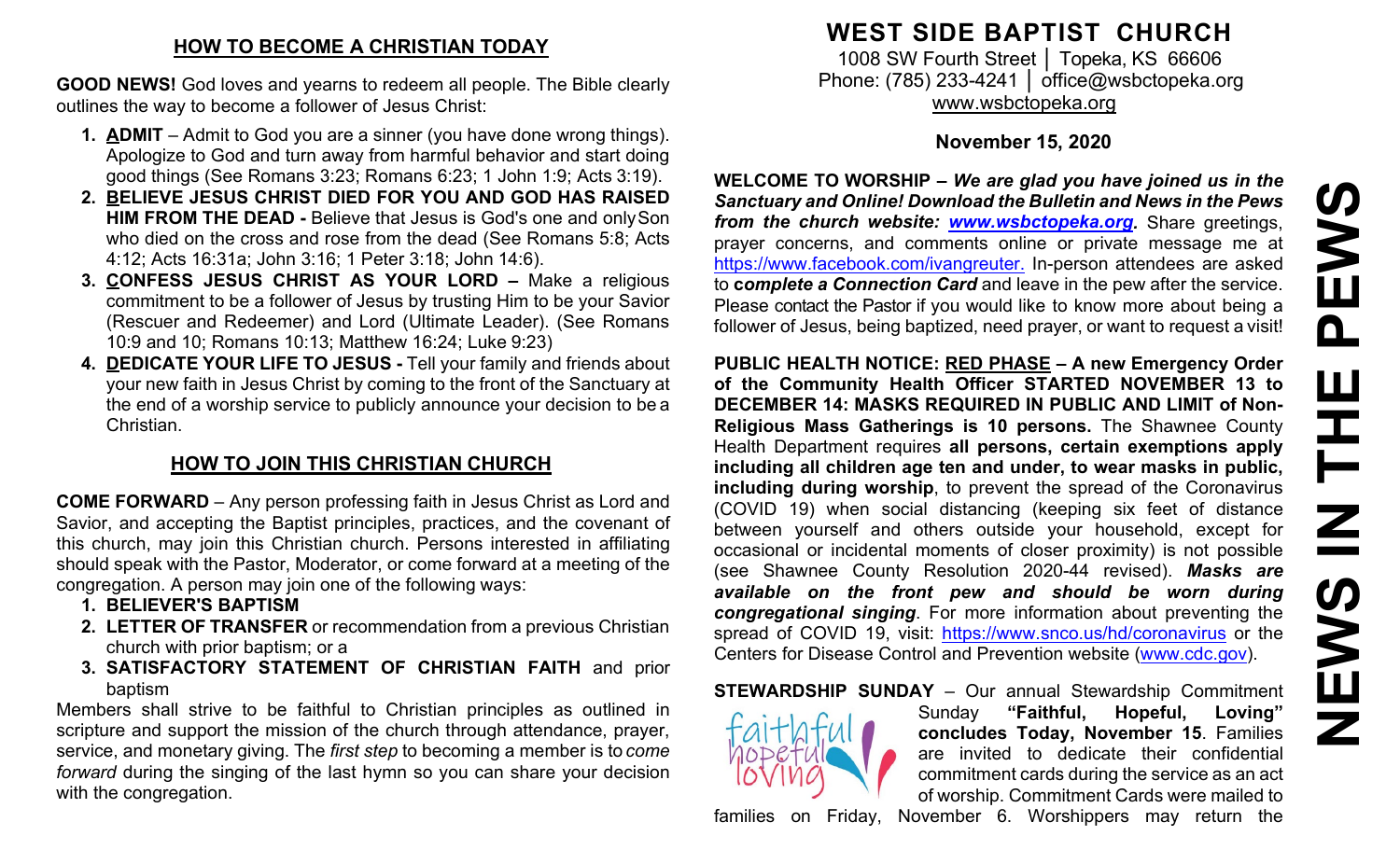Commitment Cards by mail or in-person. We will celebrate the conclusion of our campaign with a special **catered meal TO GO after worship**. The meal will be catered by Mr. G as it has been in the past. Health policies in effect at that time will be observed.  $\sim$  Harry Carpenter

**HANGING OF THE GREENS –** The Worship Committee invites everyone to help decorate the church for the Advent/Christmas Season with the Hanging of the Greens on Sunday, November 22 the Church **after worship**. The decorations will be brought downstairs to prepare for the event. The Hanging of the Greens usually takes one hour. Health policies in effect at that time will be observed. See Brice Smith, Coordinator of Worship, if you have any questions.

**BABY CLOSET CHRISTMAS –** The Baby Closet will be giving out personal care bags to each family that come in during the month of December. We are asking for donations from our church family to help fill these bags. Items that can be donated include **shampoo, deodorant, toothpaste and toothbrushes, lotion, band-aids, and body wash**. There will be a box in the



front of the sanctuary for your donations. We are so grateful for your help with our community service project. ~ Pat Carreno

**BIBLE STUDY ONLINE** – Come to **"The Psalm Book of Israel" Bible Study, starting on Wednesday, October 28, (MORNINGS ONLY) at 10:30 am in Holmer Hall (face masks and social distancing required) or ZOOM.**  *Join Zoom Meeting Link:*

*[https://us02web.zoom.us/j/86090774010?pwd=Nmh0RVNuREFteXpoTjl](https://us02web.zoom.us/j/86090774010?pwd=Nmh0RVNuREFteXpoTjlKa0FrZjRSdz09) [Ka0FrZjRSdz09](https://us02web.zoom.us/j/86090774010?pwd=Nmh0RVNuREFteXpoTjlKa0FrZjRSdz09) Meeting ID: 860 9077 4010 Passcode: 365808*

**CHILDREN'S CLOTHING COLLECTION –** During November, we will be asking for donations of **socks, sweatpants, and other warm clothing** for the children who attend Meadows Elementary and for children in the neighborhood. A small tree has been set up in the sanctuary where these items can be placed.

**THANKSGIVING OFFERING –** Give to the annual Thanksgiving Offering to financially support our local mission partners: Doorsteps, Habitat for Humanity, and Harvesters Community Food Network. 100% of donations will be given to our mission partners in equal amounts.



**FOOD PANTRY –** Free Fruit and Vegetable Food Pantry on **Wednesdays from 3:30 to 5:30 pm, while supplies last**. **MOBILE SITE:** enter western PARKING LOT from 4<sup>th</sup> and CLAY Streets; do not park or exit your vehicle. Equal Opportunity. \*All food is available at no cost. **Please wear a mask or face covering to protect the health and safety of our volunteers.**



No Food Pantry on Wed., Nov. 25 (Closed for the Thanksgiving Holiday).



**HOSPITAL & EMERGENCIES –** If the hospital admits you or a loved one for an emergency or surgery, **the hospital staff and chaplains' Office will NOT contact the Church Office or the Pastor**. **You or a family member must call the Church Office at (785) 233-4241 or the PASTOR at HOME (785) 267-0936**.

**SUNDAY SCHOOL CLASSES -** Everyone is welcome to join us for Sunday School @ 9:15 am. Adults/Teens may choose from:

- 1. **"The Chosen",** led by Jack Janway in Holmer Hall. For the first time ever, the greatest story ever told is being presented as a multi-season show. Digging deeper into the backstories and context of the people and events of the gospels, Season One of the #1 highest crowd-funded media project of all times introduces you to people such as Simon Peter, Nicodemus, Mary Magdalene, Matthew, and of course, Jesus in a way never before seen on film.
- 2. **Elementary/Middle School** students will meet with Fran Seymour-Hunter & Pat Carpenter on 2<sup>nd</sup> floor.
- 3. **Who's Who in the Bible**, taught by Pastor Ivan in the Youth Room downstairs.

**FINANCIAL GIVING** – Thank you for the generous support of the work of God in and through West Side Baptist Church. Donations report:

|                               |    | 11-08-2020 | Y-T-D           |
|-------------------------------|----|------------|-----------------|
| <b>General Fund</b>           | \$ | 1,940.90   | \$135,807.48    |
| Building Fund/Cap. Cm. \$     |    | 365.00     | \$<br>13,009.99 |
| <b>Sunday School</b>          | \$ | 3.00       | \$<br>192.25    |
| <b>Baby Closet</b>            | \$ |            | \$<br>2,275.00  |
| Fellowship/Benevolence \$     |    | 90.00      | \$<br>6,290.00  |
| <b>School Supplies</b>        | \$ |            | \$<br>800.00    |
| <b>World Mission Offering</b> | \$ | 150.00     | \$<br>1,838.00  |
| M & M Offering                | S  | 25.00      | \$<br>75.00     |